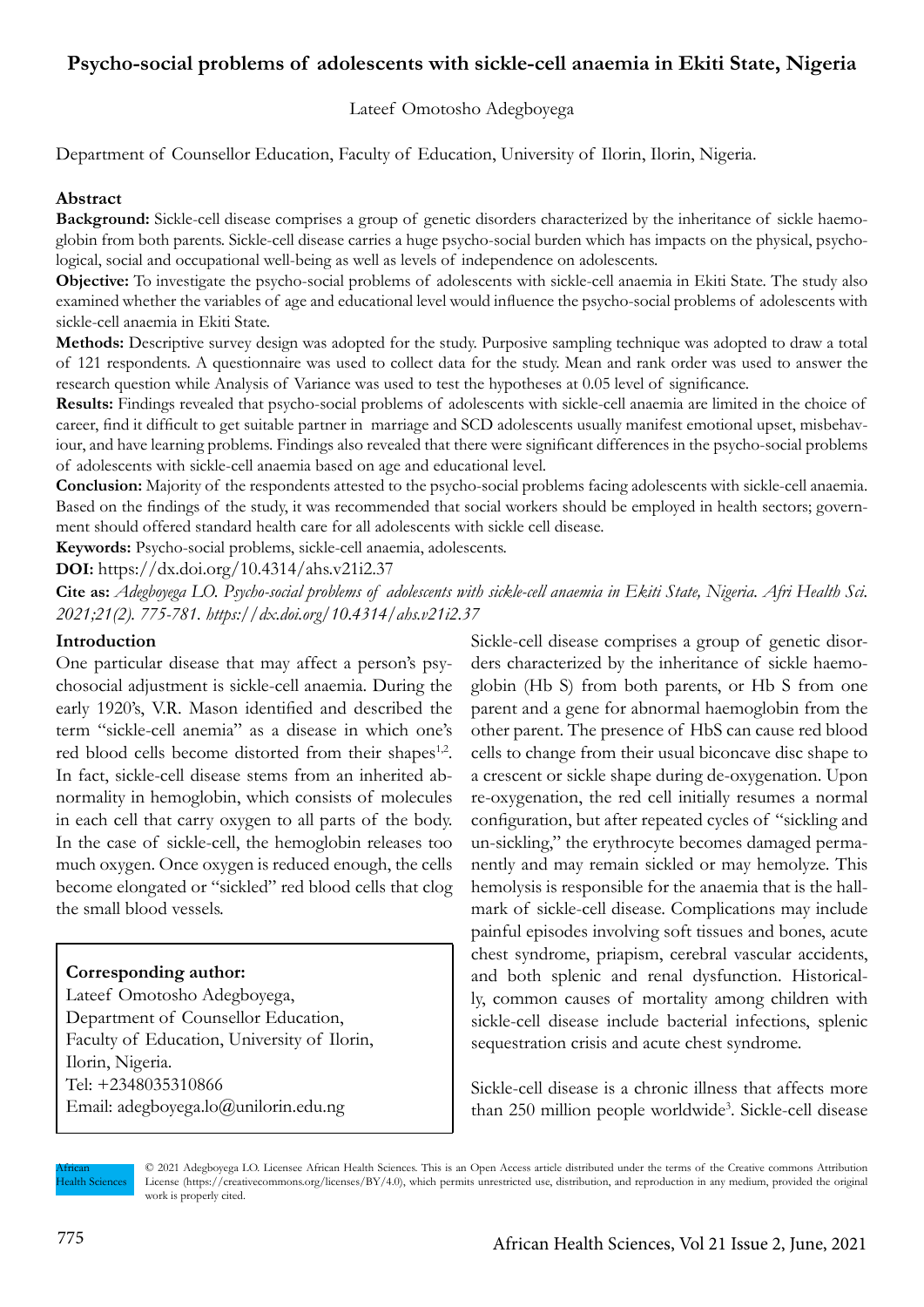is life-altering for most families. Learning to accept, cope and respond to this chronic illness requires that the counsellor and family work together. Cooperation occurs best in an environment where the family feels comfortable, safe and un-judged and the counsellor sets a tone for the relationship. That tone should encourage the family to view the counsellor as a resource, confidante and advocate. When working with children and families affected by sickle-cell disease, it is important to develop a comprehensive approach that encompasses psychosocial issues. Working to understand the issues faced by many of these families will help improve relationships and ensure a positive outcome.

Painless and painful crises are common phenomena in sickle-cell disorder which is a genetic blood disorder caused by the presence of an abnormal form of hemoglobin. It is an inherited autosomal recessive genetic disorder of hemoglobin (Hb) structure caused by point mutation at the sixth position in beta globin chain, valine substituting glutamic acid. Sickle-cell anemia (SCA) is a chronic disease and it would be expected that the children with SCA are at high risk of developing psychosocial problems<sup>1</sup>. The psychosocial theme takes into account the person's total life situation. This theme builds from an understanding of individual development, interpersonal influence, influence of significant others, and influence of significant environments and systems on the development and maintenance of healthy living<sup>1</sup>.

Nearly one third of Nigeria's total population is between the ages of 10 and 244. Nigerian adolescents' sizeable share of the population makes them integral to the country's social, political and economic development. Inadequacy of information, counselling and services appear to make young people vulnerable to sickle-cell disease. However, many organizations are working to improve adolescents' health life through advocacy and prevention programmes.

In fact, in many countries in Africa, especially Nigeria and particularly in Ekiti State, adolescents constitute approximately thirty-three per cent of the population5. Adolescence is the transition from the world of childhood to the world of adulthood. It is a period of physical and emotional development almost as rapid as the first decade of life. At this time, the body matures and the mind becomes more questioning and independent. It seems the physiological changes which take place during this period of transition from childhood to

adulthood result in the formation and maturation of essential organs and present the first challenge to healthy adolescent growth.

Psychological complications in patients with SCD mainly result from the impact of pain and symptoms on their daily lives and society's attitudes towards them. Early research in psychological aspects of SCD examined the extent of its impact on both children and adults, and the functioning of affected families. Young people are perceived as generally healthy, and are not in need of special health services<sup>6</sup>. Sickle-cell adolescent health needs, behaviours and expectations are unique and routine health care services appear not well geared to provide these services. This is a huge challenge in a developing country like Nigeria due to various cultural and social barriers. In order to provide acceptable services with adequate utilization, in-depth exploration of social and cultural barriers and understanding the needs and expectations of sickle-cell adolescents counselling is a great necessity.

Counselling is needed wherever there are problems. The need and importance of counselling for adolescents with sickle-cell disease cannot be over-emphasized. Counseling for sickle cell is a process of basic education or giving information. It ought not to consist of giving advice. One major task of the sickle-cell counsellor is to be certain that the counsellee understands what sickle-cell trait is and what its implications for his family are. The other major task of the sickle-cell counsellor is to help individuals work through the psychosocial impact of being informed that they have a genetic condition. Counselling is most efficient when other educational techniques are employed concurrently. These may include pamphlets, brochures, cassettes, films, and other media. It is very desirable that sickle cell counselors give their counselees some concise written material on sickle cell trait and sickle cell anemia that they can take home and study at their leisure.

It is necessary for adolescent with sickle-cell anaemia to be properly counseled in order to cater for psycho-social problems facing them; hence, the study examined the psycho-social problems of adolescents with sickle-cell anaemia in Ekiti State.

### **Research Question**

This research question was raised based on the problem:

What are the psycho-social problems facing adolescents with sickle-cell anaemia in Ekiti State, Nigeria?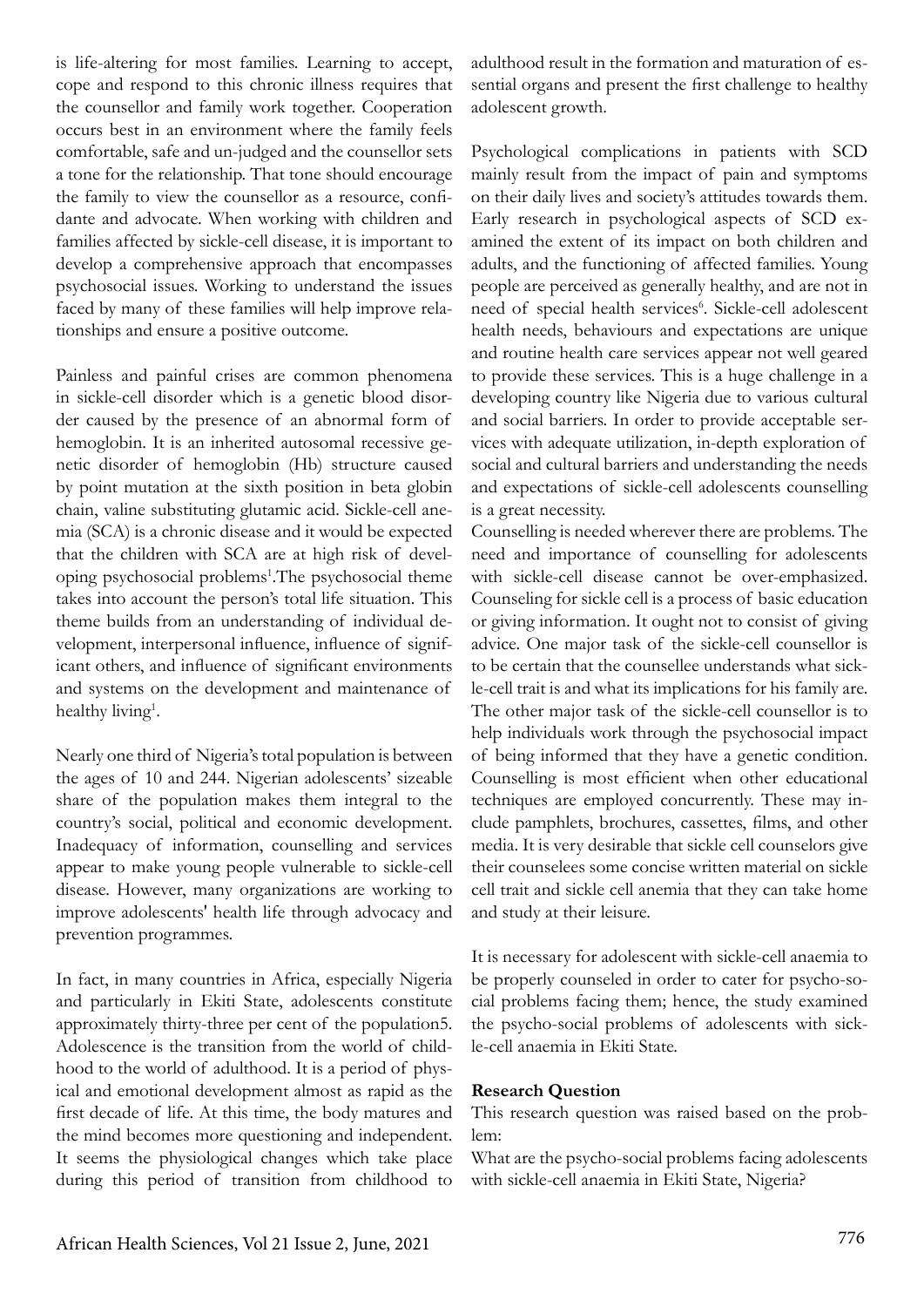### **Research Hypotheses**

The following null hypotheses are postulated and tested for the conduct of the study:

There is no significant difference in the psycho-social problems of adolescents with sickle-cell anaemia based on age.

There is no significant difference in the psycho-social problems of adolescents with sickle-cell anaemia based on educational level.

## **Methods**

## **Research Design**

The research design that was used for this study is descriptive survey research design. The descriptive nature of this design makes it suitable for this study since it is aimed at investigating the psycho-social problems of adolescents' sickle-cell anaemia in Ekiti State, Nigeria.

### **Participants and Setting**

The population for the study comprised all adolescents with sickle-cell disease (SCD) in the sixteen Local Government Areas of Ekiti State. According to the statistics provided by Ekiti State ministry of Health<sup>7</sup>, the total number of Sickle-Cell Disease (SCD) adolescents in Ekiti State is approximately two thousand, three hundred and nine (2,309). The researcher adopted the purposive sampling method to select adolescent with SCD in selected General Hospitals in Ekiti State University Teaching Hospital (ESUTH) and Federal Teaching Hospital (FTH), Ido-Ekiti. Out of approximately two thousand, three hundred and nine (2,309) SCD patients attending the selected hospital in Ekiti State, an estimated sample size of 110 is made with an attrition rate of 10% (11) added to it, giving a total of 121 for the sample, in an agreement with Fishers formula less than 10,000.

## **Instrumentation**

The instrument used for the study is a researcher-designed questionnaire. The questionnaire has two sec-

tions, A and B. Section A sought to elicit the respondents' bio-data while section B contains 20 items that measures the psycho-social problems of adolescents with sickle-cell anaemia. The instrument was validated by experts in family medicine while the reliability of the questionnaire was determined through test re-test method with a co-efficient of 0.84.

## **Ethical Issues**

The objective of the research was clearly explained to the respondents by attaching informed consent forms to the questionnaire. Respondents were assured of utmost anonymity and confidentiality of any information provided on the questionnaire form. Each respondent's identity was protected as their names were requested.

### **Data Analysis**

The data generated were analyzed using mean and rank order. Hypotheses 1 and 2 were tested using Analysis of Variance (ANOVA). All the hypotheses were tested at 0.05 level of significance.

### **Results**

### **Demographic Characteristics of the Participants**

The characteristics of the participants by age shows that 72.7% (88) are between 13 and 15 years in age, 27.3% (27) are 16-17 years and 5.0% (6) are 18-19 years in age. This shows that respondents who are 13-15 years in age participated more in this study. The distribution of participants by educational level shows that 2.5% (3) participants have no formal education, 22.3% (27) participants have primary education, 68.6% (83) participants have secondary education and 6.6% (8) of the participants have tertiary education. This indicates that respondents who have secondary education participated more in the study.

### **Research Question 1:**

What are the psycho-social problems facing adolescent with sickle-cell anaemia in Ekiti State?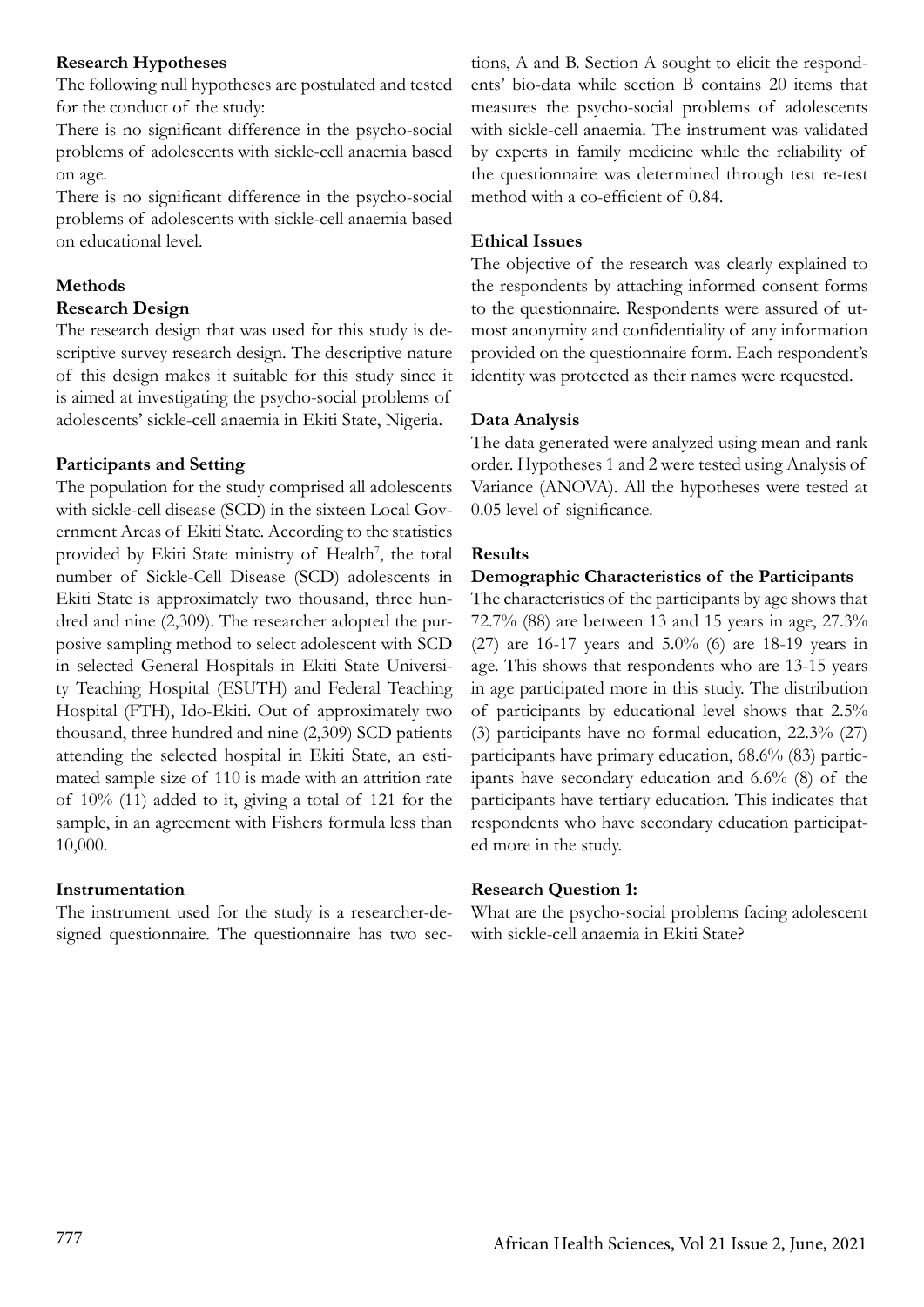**Table 1:** Mean and Rank Order on the Respondents' Expression on psycho-social problems facing adolescent with sickle-cell anaemia

| Item | Psycho-social problems facing adolescent with sickle-cell anaemia   | Mean | Rank             |
|------|---------------------------------------------------------------------|------|------------------|
| No.  |                                                                     |      |                  |
| 9    | I am limited in the choice of career                                | 3.64 | 1st              |
| 10   | I find it difficult to get suitable partner in marriage             | 3.14 | 2nd              |
|      | SCD adolescent usually manifest emotional upset, misbehaviour,      | 3.11 | 3rd              |
| 5    | and have learning problems                                          |      |                  |
| 1    | People don't like to associate with me                              | 3.07 | 4th              |
| 16   | I am often respected by others                                      | 3.05 | 5th              |
| 6    | I don't usually feel composed in the public                         | 2.92 | 6th              |
| 14   | I find it difficult to eat any type of food                         | 2.88 | 7th              |
| 13   | I feel irritated                                                    | 2.85 | 8th              |
| 2    | I'm usually scared and feel unprotected whenever am in the midst of | 2.84 | 9th              |
|      | friends                                                             |      |                  |
| 19   | My parents love me so much                                          | 2.74 | 10th             |
| 17   | I tolerate others                                                   | 2.73 | 11th             |
| 7    | I have no sense of belonging                                        | 2.69 | 12th             |
| 11   | I'm scared about my life span                                       | 2.60 | 13 <sub>th</sub> |
| 18   | I am always happy with people                                       | 2.55 | 14th             |
| 15   | I always feel honoured by the people                                | 2.46 | 15 <sub>th</sub> |
| 12   | My immediate family are unconcern about my welfare                  | 2.36 | 16th             |
| 3    | I usually experience pains in my body                               | 2.29 | 17 <sub>th</sub> |
| 20   | I get angry easily                                                  | 2.14 | 18th             |
| 8    | I do not have capacity for tedious work                             | 2.07 | 19 <sub>th</sub> |
| 4    | My physical appearance makes me uncomfortable                       | 1.73 | 20th             |

Table 1 presents the mean and rank order of respondents' expression on the psycho-social problems facing adolescents with sickle-cell anaemia. Item 9 was ranked 1st with mean score of 3.64 and states that "I am limited in the choice of career'', item 10 ranked 2nd with mean score of 3.14 and states that "I find it difficult to get suitable partner in marriage" and item 5 was ranked 3rd with mean score of 3.11 and states that "SCD adolescent usually manifest emotional upset, misbehaviour, and have learning problems". The table indicates that most of the items have the mean scores that are above the mid-cut off point of 2.50; this indicates that the respondents attested to the psycho-social problems facing adolescents with sickle-cell anaemia.

### **Hypotheses Testing Hypothesis One:**

There is no significant difference in the psycho-social problems of adolescents with sickle-cell anaemia based on age

**Table 2:** Analysis of Variance (ANOVA) showing the Respondents' Expression on psycho-social problems of adolescents with sickle-cell anaemia based on age

| Source                                                              | df  | SS       | Mean    | Cal.    | F- Crit. | F- | $p-$  |
|---------------------------------------------------------------------|-----|----------|---------|---------|----------|----|-------|
|                                                                     |     |          | Squares | ratio   | ratio    |    | value |
|                                                                     |     |          |         |         |          |    |       |
| Between Groups                                                      | 2   | 159.206  | 79.603  | $5.18*$ | 3.00     |    | .007  |
| Within Groups                                                       | 118 | 1813.489 | 15.369  |         |          |    |       |
|                                                                     |     |          |         |         |          |    |       |
| Total                                                               | 120 | 1972.694 |         |         |          |    |       |
| $\mathbf{r} \cdot \mathbf{r}$<br>$\sim$ $\sim$ $\sim$ $\sim$ $\sim$ |     |          |         |         |          |    |       |

\* Sig. at  $p < 0.05$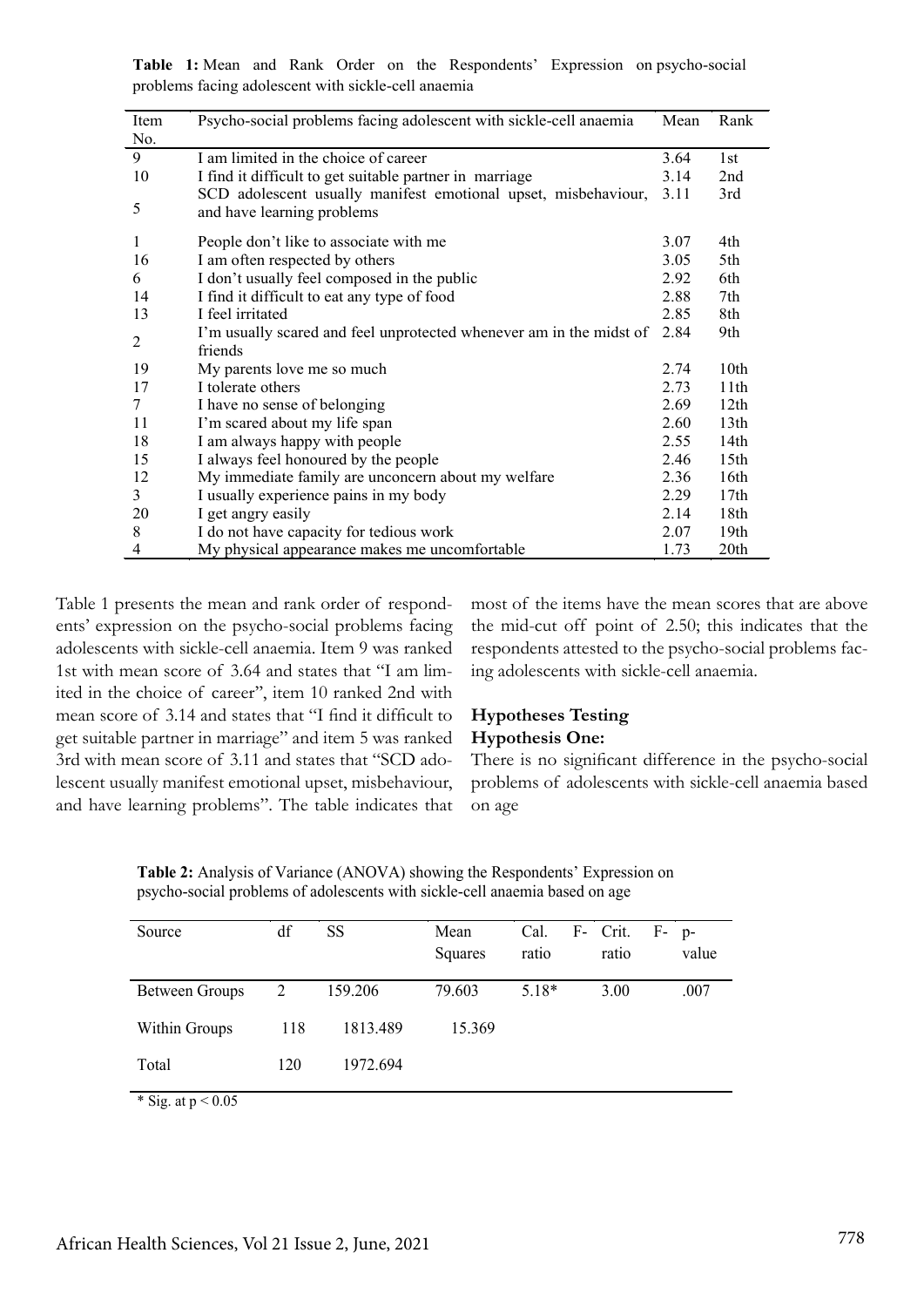Table 2 shows that calculated F-ratio of 5.18 is greater than the critical F-ratio of 3.00 with a corresponding p-value of .007 which is greater than 0.05 alpha level. Since the calculated F-ratio is greater than the critical F-ratio, the null hypothesis is therefore rejected.

| Duncan<br>Groupings | N  | Mean  | Group | Age           |
|---------------------|----|-------|-------|---------------|
| А                   | 88 | 53.51 |       | $13-15$ years |
| B                   | 27 | 53.78 | 2     | $16-17$ years |
|                     | 6  | 58.83 | 3     | $18-19$ years |

**Table 3:** Duncan Multiple Range Test (DMRT) Showing the Differences of the Respondents' Perception of the psycho-social problems adolescents with sickle-cell anaemia based on age

Table 3 shows the DMRT indicating the significant difference noted in the ANOVA on Table 2. Group 1 with a mean score of 53.51 significantly differed from Group 2 with a mean score of 53.78, but significantly differed from Group 3 with a mean score of 58.83. All the groups differed from one another but the significant difference noted was as a result of the mean of Group 3 with the highest mean score, hence the significant difference noted in the ANOVA on Table 2 was brought about by respondents 18-19 years in age therefore, the hypothesis is rejected.

#### **Hypothesis Two:**

There is no significant difference in the psycho-social problems of adolescents with sickle-cell anaemia based on educational level

**Table 4:** Analysis of Variance (ANOVA) showing the Respondents' Expression on psycho-social problems of adolescents with sickle-cell anaemia based on educational level

| Source               | df  | <b>SS</b> | Mean<br>Squares | Cal.<br>ratio | F- Crit.<br>ratio | $F-$ p-<br>value |
|----------------------|-----|-----------|-----------------|---------------|-------------------|------------------|
| Between Groups       | 3   | 235.861   | 84.620          | $5.76*$       | 2.60              | .001             |
| Within Groups        | 117 | 1718.833  | 14.691          |               |                   |                  |
| Total                | 120 | 1972.694  |                 |               |                   |                  |
| * Sig. at $p < 0.05$ |     |           |                 |               |                   |                  |

Table 4 shows that calculated F-ratio of 5.76 is greater than the critical F-ratio of 2.60 with a corresponding

p-value of .001 which is less than 0.05 alpha level. Since the calculated F-ratio is greater than the critical F-ratio, the null hypothesis is therefore rejected.

**Table 5:** Duncan Multiple Range Test (DMRT) Showing the Differences of the Respondents' Perception of the psycho-social problems adolescents with sickle-cell anaemia based on educational level

| Duncan<br>Groupings | N  | Means | Group | Educational level         |
|---------------------|----|-------|-------|---------------------------|
| A                   | 3  | 55.67 |       | No Formal Education       |
| B                   | 27 | 54.89 | 2     | Primary Education         |
| C                   | 83 | 53.00 | 3     | Secondary Education       |
| Ð                   | 8  | 58.25 | 4     | <b>Tertiary Education</b> |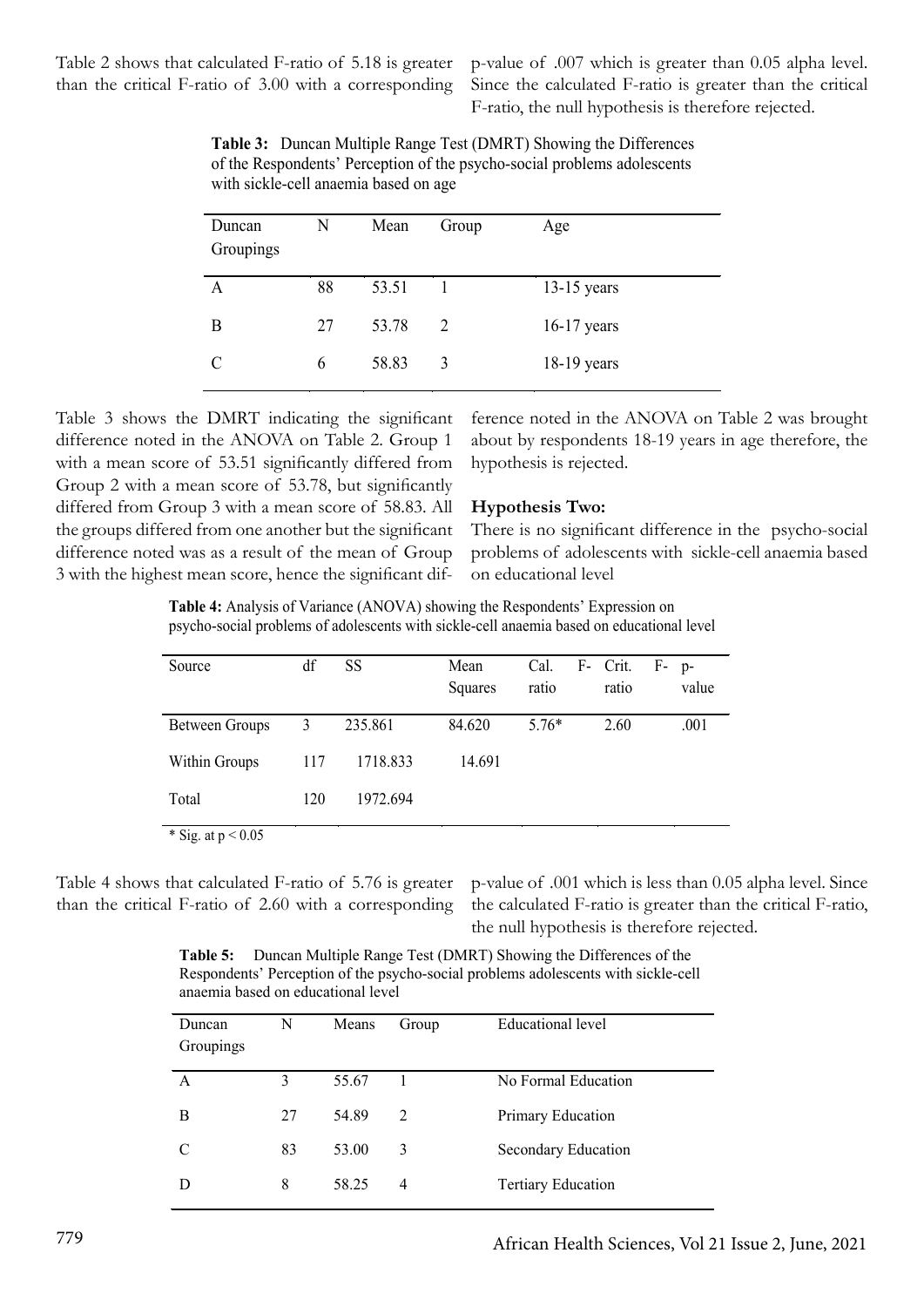Table 5 shows the DMRT indicating the significant difference noted in the ANOVA on Table 4. Group 1 with a mean score of 55.67 significantly differed from Group 2 with a mean score of 54.89, but significantly differed from Group 3 with a mean score of 53.00 and group 4 with mean score of 58.25. All the groups differed from one another but the significant difference noted was as a result of the mean of Group 4 with the highest mean score, hence the significant difference noted in the ANOVA on Table 4 was brought about by respondents in tertiary education therefore, the hypothesis is rejected.

### **Discussion**

The findings of the study revealed the psycho-social problems of adolescents with sickle-cell anaemia are limited in the choice of career, find it difficult to get suitable partner in marriage and SCD adolescent usually manifest emotional upset, misbehaviour, and have learning problems. This was supported by Egbochukwu2 who stressed that one particular disease that may affect a person's psychosocial adjustment is sickle-cell anaemia. The physiological effects of the disease may be pain, shortness of breath, poor- health, constant colds, sore throats, jaundice, fatigue, and loss of appetite. Still some physical complications may appear for longer priods of time, such as surgical scars, dental deformities, impaired growth, leg ulcers, and increased susceptibility to infections, tissue damage to vital organs, and swollen hands and feet<sup>8</sup>. Some individuals appear to have an emotional tolerance to the disease. The persons with sickle-cell anaemia may experience particular feelings of frustration, anxiety, anger, resentment, and helplessness, occasioned by the prospect of being ill for the rest of their life or having a potentially fatal disease, feelings of defectiveness, fear, and pre-occupations with death.

Another finding revealed that there was a significant difference in the psycho-social problems of adolescents with sickle-cell anaemia based on age. In fact, in many countries in Africa, especially Nigeria and particularly in Ekiti State, adolescents constitute approximately thirty-three per cent of the population<sup>5</sup>. Adolescence is the transition from the world of childhood to the world of adulthood. It is a period of physical and emotional development almost as rapid as the first decade of life. At this time, the body matures and the mind becomes more questioning and independent. It seems the physiological changes which take place during this period of transition from childhood to adulthood result in the formation and maturation of essential organs and present the first challenge to healthy adolescent growth.

Young people are perceived by World Health Organization6 as generally healthy, and are not in need of special health services. Sickle-cell adolescent health needs, behaviours and expectations are unique and routine health care services appear not well geared to provide these services. Adolescents with SCD often fear dying at a young  $age^{9,10}$ . This fear has been attributed to the adolescent's experience of complications of SCD, neardeath experiences, or the death of a friend or peer with SCD. It is also possible that a common misconception that persons with sickle cell will die before reaching age 21 might have contributed or heightened the fear of death. It was evident that the support of family and friends played a pivotal role in helping these adolescents think positively about life.

Another finding also revealed that there was a significant difference in the psycho-social problems of adolescents with sickle-cell anaemia based on educational level. Moreover, persons with sickle-cell anemia experience problems in social relationships, due to consistent absence from school and physical complications, sickle-cell children are held back from normal grade advancement and have poor relationships with other children<sup>3</sup>. Adolescents with sickle-cell disease experience a longer period of conflict between dependency and independence. After reaching adulthood, frequent episodes of pain or disease-related problems may affect employment. Persons with sickle-cell may be stigmatized because of this disease. Some children with sickle-cell disease are frequenty absent from school<sup>11</sup>. These absences may be the result of a painful episode, hospitalization, out-patient visits and procedures or other illnesses. Frequent absences from school may result in incomplete class work and incomplete development of social skills. Students can feel disenfranchised from classroom activities and classmates $12,13$ .

#### **Conclusion**

The psycho-social problems of adolescents with sickle-cell anaemia are limited in the choice of career, find it difficult to get suitable partner in marriage and SCD adolescent usually manifest emotional upset, misbehaviour, and have learning problems. There were significant differences in the psycho-social problems of adolescents with sickle-cell anaemia based on age and educational level.

#### **Recommendations**

Social workers should be employed in health sectors to assist adolescents with sickle-cell disease during clinic visits.